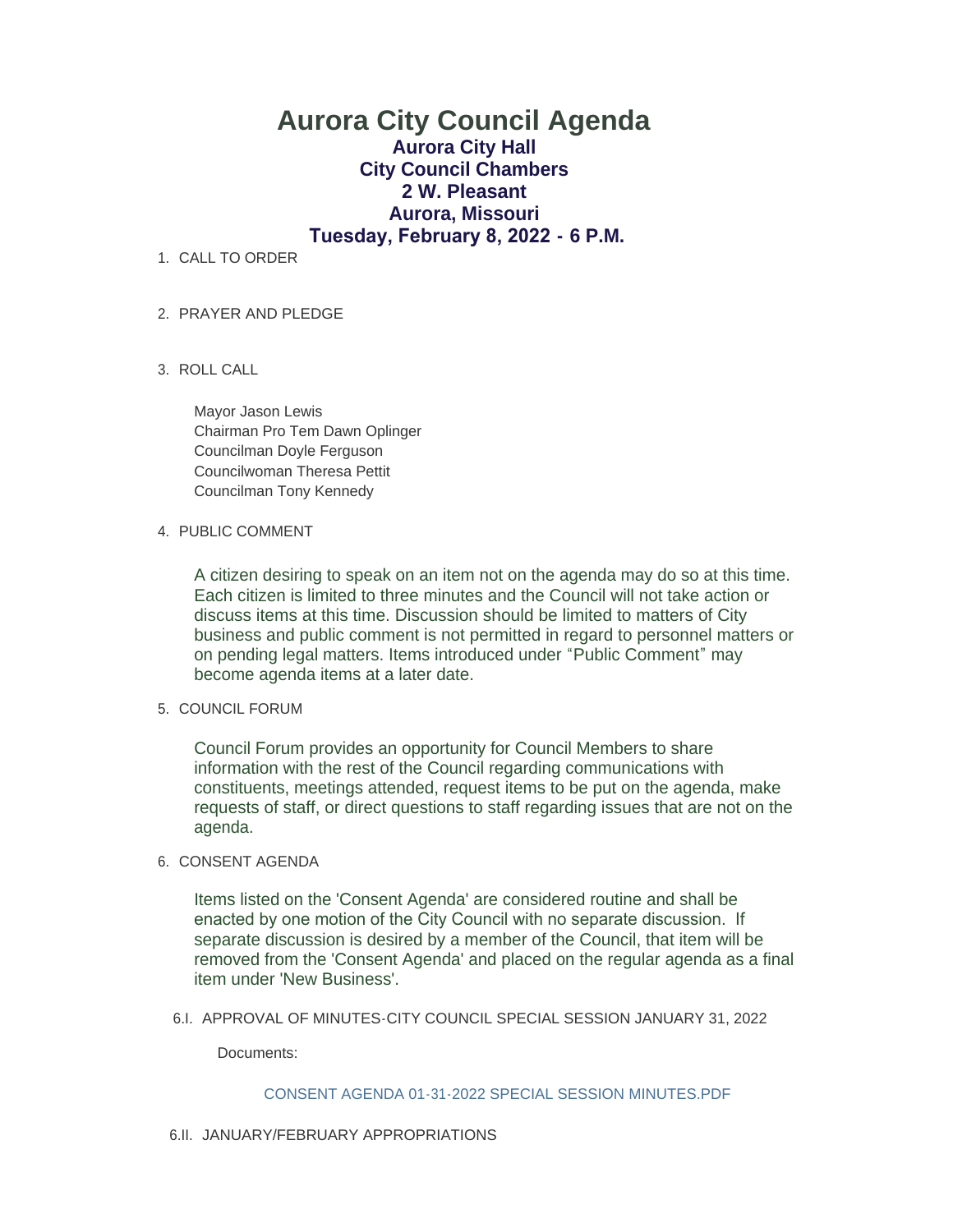Documents:

#### [02.08.2022 JAN FEB APPROPRIATIONS.PDF](https://www.aurora-cityhall.org/AgendaCenter/ViewFile/Item/1533?fileID=1864)

- 7. OLD BUSINESS
	- 7.I. GRO FY2022 Community Partner Funding Request This request was directed to be brought back and placed on the agenda for discussion at the 01/25/2022 City Council Meeting.

Documents:

[GRO FY 2022 COMMUNITY PARTNER FUNDING REQUEST AGENDA](https://www.aurora-cityhall.org/AgendaCenter/ViewFile/Item/1536?fileID=1868)  COVER SHEET.PDF [GRO PROPOSAL FOR FUTURE.PDF](https://www.aurora-cityhall.org/AgendaCenter/ViewFile/Item/1536?fileID=1869) [AURORA ADVERTISER ARTICLE - JANUARY 24TH COLUMN.PDF](https://www.aurora-cityhall.org/AgendaCenter/ViewFile/Item/1536?fileID=1870)

- 8. NEW BUSINESS
	- 8.I. RESOLUTION 2022-1834-ADMIN REZONE REQUEST

Documents:

[RESOLUTION 2022-1834 ADMIN REZONE REQUEST COVER SHEET.PDF](https://www.aurora-cityhall.org/AgendaCenter/ViewFile/Item/1540?fileID=1880) [RESOLUTION 2022-1834 COUNCIL REQUEST TO PZ FOR REZONE.PDF](https://www.aurora-cityhall.org/AgendaCenter/ViewFile/Item/1540?fileID=1881) [OLIVE - ELLIOTT NEIGHBORHOOD REZONE.PDF](https://www.aurora-cityhall.org/AgendaCenter/ViewFile/Item/1540?fileID=1882) OLIVE - [ELLIOTT NEIGHBORHOOD REZONE PROPERTY ID.PDF](https://www.aurora-cityhall.org/AgendaCenter/ViewFile/Item/1540?fileID=1883) [CITY CODE M2-C2.PDF](https://www.aurora-cityhall.org/AgendaCenter/ViewFile/Item/1540?fileID=1884)

8.II. Annual Presentation-Community Development Department Year End Information And **Statistics** 

Documents:

### [ANNUAL PRESENTATION COMMUNITY DEVELOPMENT CONSENT](https://www.aurora-cityhall.org/AgendaCenter/ViewFile/Item/1532?fileID=1863)  AGENDA COVER SHEET.PDF

- 9. STAFF REPORTS/ORGANIZATIONAL BUSINESS
	- 1. Board Liaison Reports
	- 2. City Manager Report
- 10. ADJOURNMENT
- 11. CLOSED SESSION

#### **Pursuant to RSMo 610.021**

(1) Legal actions, causes of action or litigation involving public government body and any confidential or privileged communications between a public governmental body or its representatives and its attorneys.

(3) Hiring, firing, disciplining or promoting of particular employees by a public governmental body when personal information about the employee is discussed or recorded. However, any vote on a final decision, when taken by a public governmental body, to hire, fire, promote or discipline an employee of a public governmental body shall